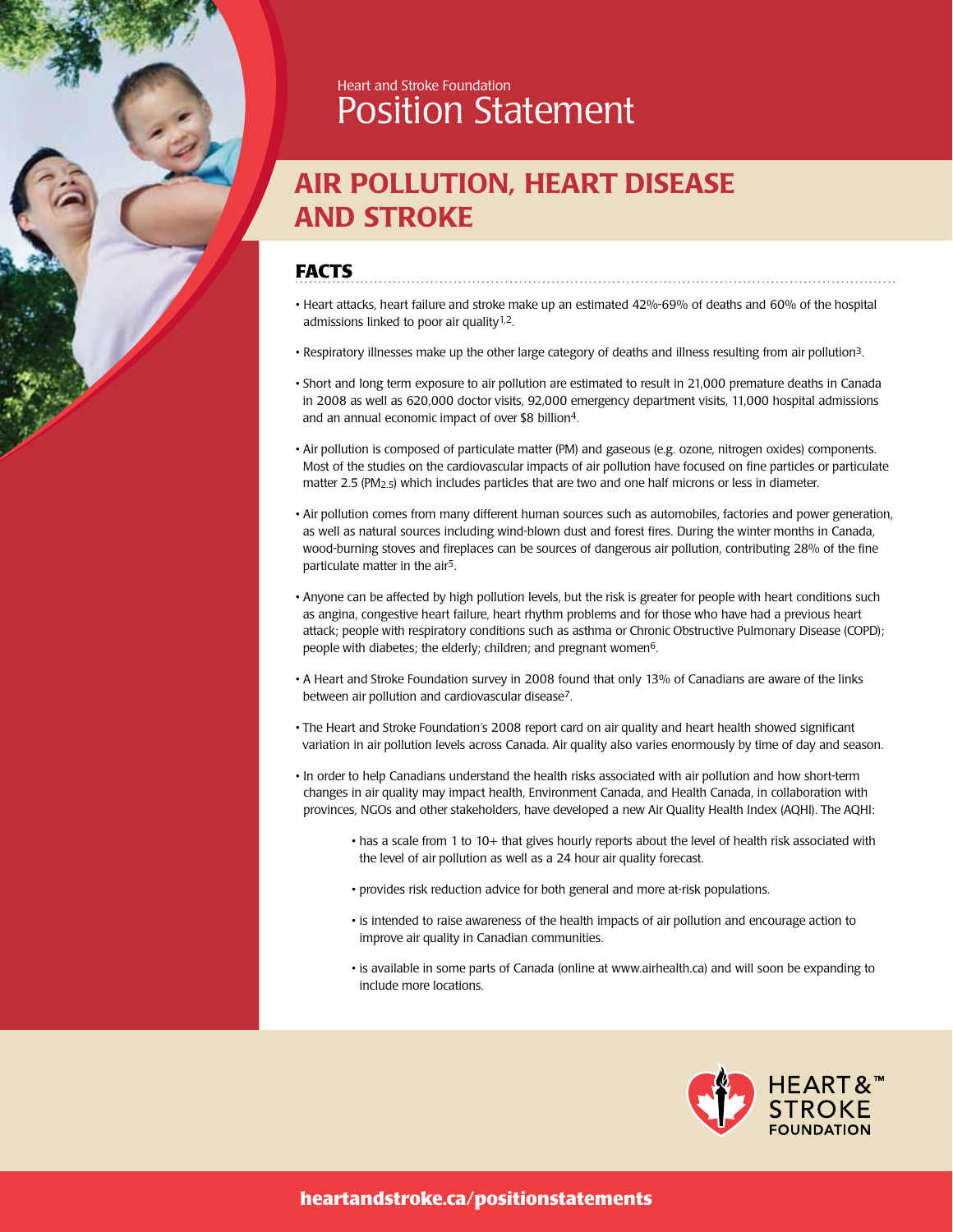## AIR POLLUTION, HEART DISEASE AND STROKE

### **Recommendations**

#### **Canadians**

- Take action to reduce air pollution for example, by limiting where possible the use of cars for commuting to work and other purposes, wood burning, and energy consumption. Learn more about how to reduce air pollution at www.cleanaironline.ca.
- Help raise awareness about the health impacts of air pollution by talking to friends, family members, neighbours and others.
- Become informed about the AQHI and familiar with the numbers on the scale in terms of their own individual level of risk. Use the AQHI as a tool to make decisions about when to reduce or reschedule strenuous physical activity and outdoor exposure due to elevated pollution levels.
- Encourage your federal/provincial/territorial and municipal government representatives to bring the AQHI to your community/province/territory if it is not currently available.

#### **Governments**

- Strengthen federal and provincial legislation governing air quality to ensure that industrial and emission controls result in cleaner air.
- Roll out the AQHI to all parts of the country.
- Provide public awareness and incentive programs to encourage consumer and industry action to reduce air pollution.
- Increase investments in public transportation both within and between urban centres across the country. Where possible, make use of vehicle fleets which produce less pollution.
- Consider the air quality health impacts of investment in transportation at all levels of government.

### **BACKGROUND INFORMATION**

Many studies have shown that air pollution increases the risk of death and illness due to heart disease and stroke<sup>9-12</sup> through both short term and long term exposures. While everyone faces increased health risks due to air pollution, the risk is greater for people with cardiovascular conditions such as angina, congestive heart failure, heart rhythm problems, those who have suffered a previous heart attack and also people with respiratory conditions, people with diabetes, the elderly, pregnant women and young children<sup>13</sup>.

In 2004, the American Heart Association published a scientific statement which summarized evidence of a significant relationship between air pollution and cardiovascular disease<sup>14</sup>. In 2008, the Canadian Medical Association, using national data, estimated that each year, air pollution is responsible for 21,000 deaths, 620,000 doctor visits, 30,000 emergency

- Enhance other investments that facilitate active transportation and improved air quality, focusing on sidewalks, walking paths, and cycling lanes.
- Use fiscal incentives as part of the process of developing healthy community plans. Work with developers to create neighbourhoods that promote walking and cycling and decrease dependency on cars.
- Ensure that all wood burning stoves, fireplaces and fireplace inserts for sale in Canada conform to the best available technology standard for particulate emissions, which is, at present, the Washington Standard of less than 4.0 grams of PM2.5 per hour.

#### **Researchers**

- Continue to explore the health impacts of short term and long term exposure to air pollution.
- Evaluate how public policies and programs affect air pollution levels and the health of Canadians.

#### **Industry**

• Adopt pollution prevention measures and pollution control technology, improve energy efficiency, switch to renewable sources, and use cleaner fuels8.

#### **Public health and health care providers**

- Help raise awareness of the health effects of air pollution and the need for action to reduce pollution levels.
- Learn more about the AQHI and how to help patients with known risk conditions manage the impact of air pollution on their health.

department visits, 11,000 hospital admissions, and has an economic impact of over \$8 billion<sup>15</sup>.

Most of the studies on the cardiovascular impacts of air pollution have focused on fine particles or particulate matter 2.5 (PM2.5). PM 2.5 is made up of tiny particles or droplets in the air that are two and one half microns or less in diameter. These particles come from many different sources and large amounts also form in the atmosphere from gaseous air pollutants interacting with each other in the presence of sunlight and water.

Researchers are working to better understand the mechanisms by which particulate matter can cause heart and stroke events. Evidence suggests that air pollution causes cardiovascular events by:

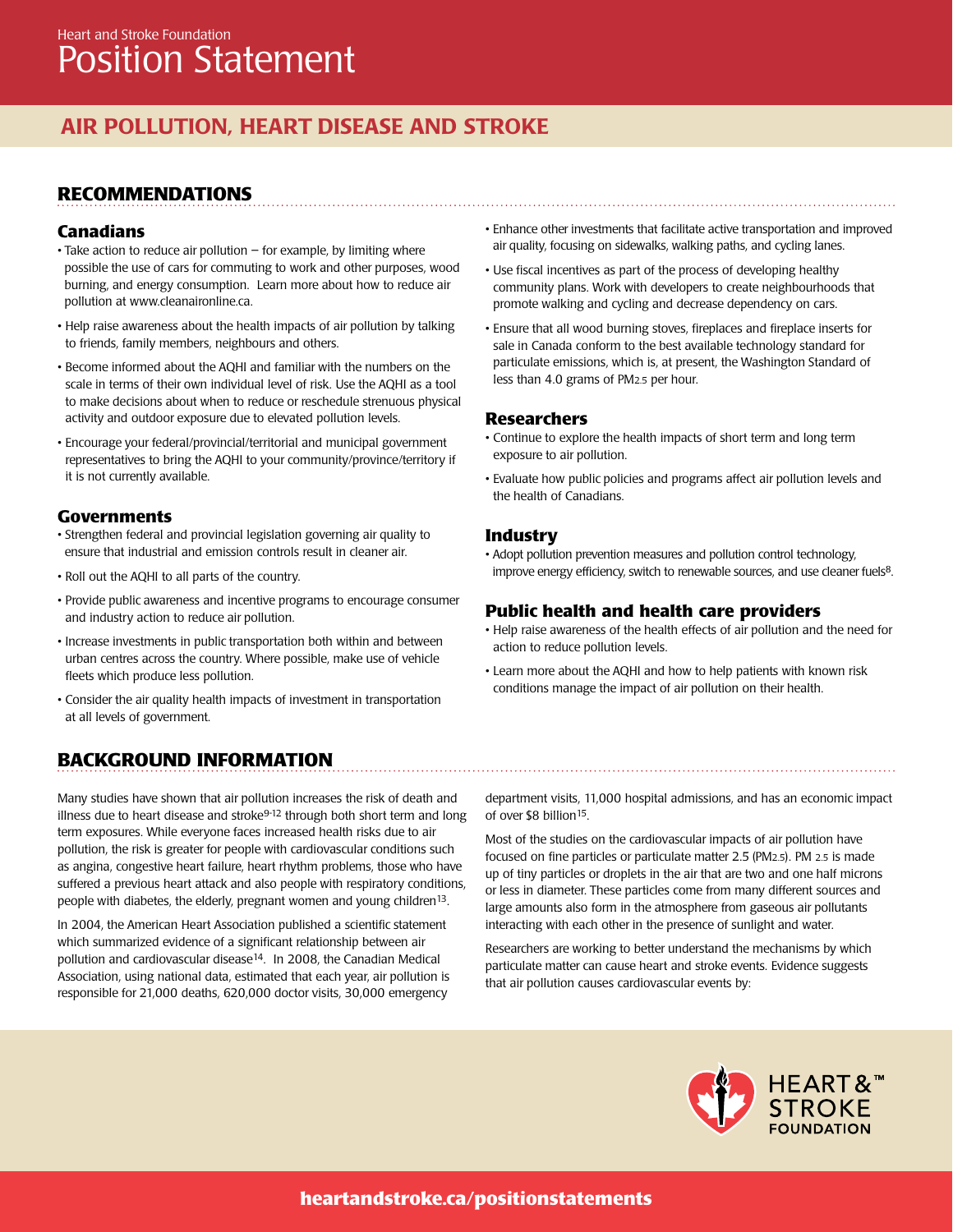## AIR POLLUTION, HEART DISEASE AND STROKE

- 1. Causing an inflammatory process in the lungs that also affects circulation, leading to impaired blood vessel function and an increased likelihood of blood clots.
- 2. Leading to changes to the body's nervous system that might result in heart rythym disturbances.
- 3. Through components of PM entering the blood stream and directly harming the cardiovascular system. Studies show that PM exposure can lead to atherosclerosis, or plaque build-up, in the arteries, increasing the risk of heart disease and stroke.

#### **The Air Quality Health Index (AQHI)**

The AQHI was designed by Environment Canada and Health Canada in collaboration with provinces, NGOs and other stakeholders. It is meant to improve on the existing air quality indexes by more accurately reflecting actual health risks and providing information to help Canadians manage their own level of risk during times of poor air quality. The scale of the AQHI is based on research on mortality and air pollution in twelve urban areas in Canada16. The AQHI also takes into account the health risks from all the

pollutants in the index, while traditional indices are limited to the single worst pollutant at a given time17.

Because it is health-based and includes health and risk reduction messages, the AQHI is a tool for Canadians to make decisions about how to deal with air pollution. As the table below shows, there are two categories of advice. One is for the general population and one is for those with known risk conditions ("at-risk"), including cardiovascular and respiratory conditions and diabetes. To give an example, an AQHI level of 5 (moderate risk) would encourage an individual with a heart condition to reduce or reschedule strenuous activities outdoors, while an individual in the general population would not need to modify outdoor activities. Alternatively, when the AQHI is high or very high, even those in the general population may need to adjust their activities.

It should be emphasized that risk categories are only provided as a guide and that sensitivities to air pollution vary considerably from person to person. Individuals (especially those who are most vulnerable) are encouraged to pay attention to variations in their own symptoms relative to the AQHI values in order to develop familiarity with when adjustments to activities are personally required.

#### **Air Quality Health Index Categories and Messages**

| <b>Health Risk</b> | Air Quality | <b>Health Messages</b>                                                                                               |                                                                                                                                                 |
|--------------------|-------------|----------------------------------------------------------------------------------------------------------------------|-------------------------------------------------------------------------------------------------------------------------------------------------|
|                    |             | Health Index   At Risk Population*                                                                                   | <b>General Population</b>                                                                                                                       |
| Low                | $1 - 3$     | <b>Enjoy</b> your usual outdoor activities.                                                                          | <b>Ideal</b> air quality for outdoor activities.                                                                                                |
| <b>Moderate</b>    | $4 - 6$     | <b>Consider reducing or rescheduling strenuous</b><br>activities outdoors if you are experiencing symptoms.          | No need to modify your usual outdoor activities unless you<br>experience symptoms such as coughing and throat irritation.                       |
| <b>High</b>        | $7 - 10$    | <b>Reduce</b> or reschedule strenuous activities outdoors.<br>Children and the elderly should also take it easy.     | <b>Consider reducing or rescheduling strenuous activities</b><br>outdoors if you experience symptoms such as coughing and<br>throat irritation. |
| <b>Very High</b>   | Above 10    | <b>Avoid</b> strenuous activities outdoors. Children and the<br>elderly should also avoid outdoor physical exertion. | <b>Reduce</b> or reschedule strenuous activities outdoors, especially if<br>you experience symptoms such as coughing and throat irritation.     |

\* People with heart or breathing problems are at greater risk. Follow your doctor's usual advice about exercising and managing your condition.

At the time of this Position Statement, the AQHI is not available in all parts of Canada. To find out where the AQHI is available, visit www.airhealth.ca.

The AQHI and its recommendations are focused on short term changes in exposure to air pollution. Reducing long term exposure to air pollution is an extremely important public health goal which can best be addressed by other approaches. Examples include broad strategies to reduce emissions and improve air quality, and tools such as "pollution maps" which can be used to determine ideal locations for buildings which house large numbers of "at risk" individuals such as schools and long term care facilities.

#### **Air Pollution in Canada**

Based on the *Government of Canada Five-year Progress Report-Canada-wide Standards for Particulate Matter and Ozone*18, in 2002, the transportation sector accounted for 30% of the total emissions for the smog producing compounds of PM2.5, sulphur dioxide, nitrogen oxide, and volatile organic compounds in Canada. Together, the industrial sector and electricity generation contributed 58% of total emissions. According to the US Environmental Protection Agency, in 1999, "on road mobile sources of air pollution" (cars, trucks, etc.) made up 29% of US hydrocarbon emissions, and 34% of nitrogen oxide emissions, with "non road mobile sources of air pollution" (diesel equipment, boats, railroads, etc.) contributing a further 18% of hydrocarbon emissions and 22% of nitrogen oxides<sup>19 20</sup>.